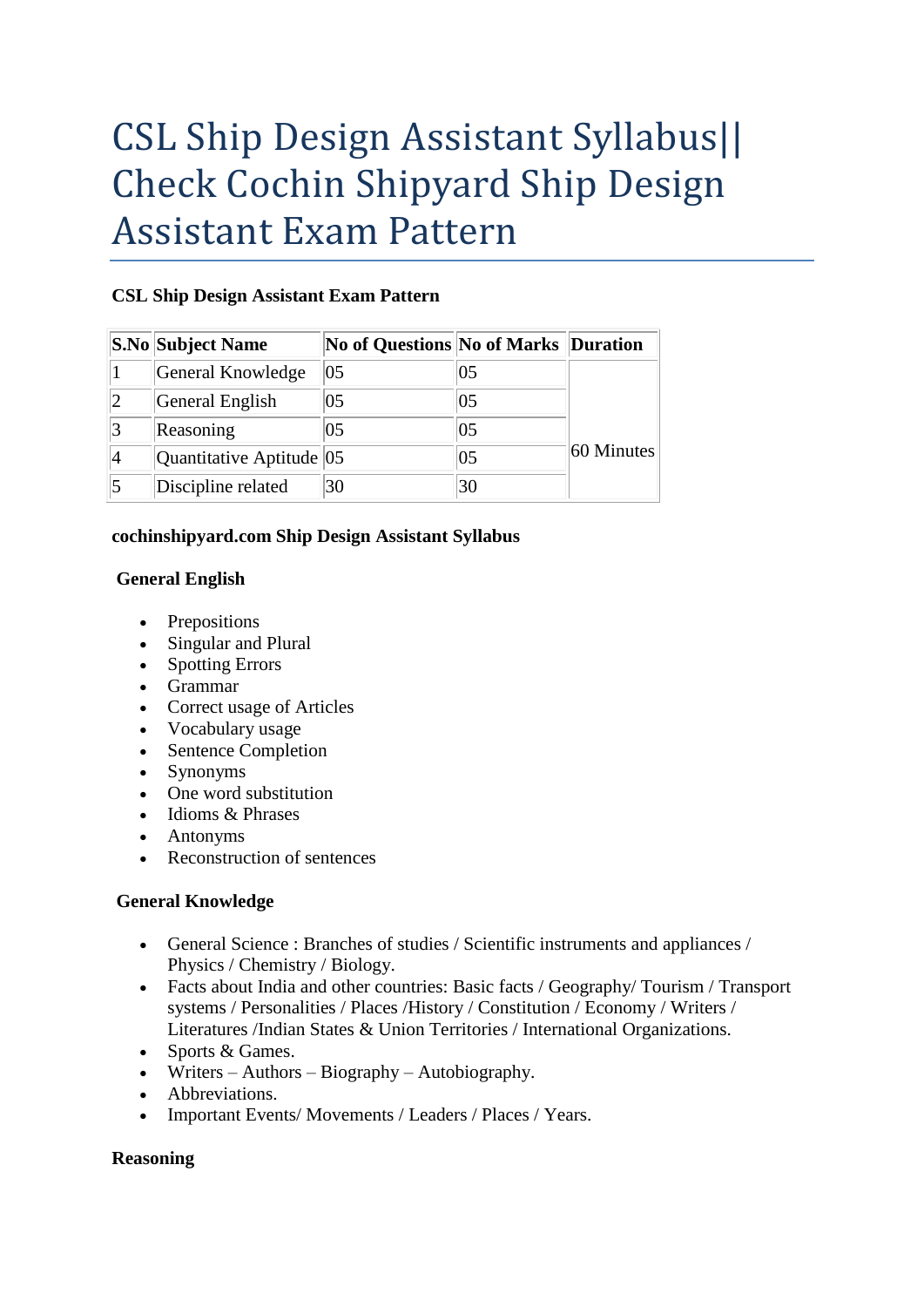- Series Completion.
- Coding-Decoding.
- Blood Relation.
- Analogy.
- Classification.
- Direction Sense Test.
- Alphabet Test.
- Odd Man Out.
- General Intelligence.
- Number and Ranking.
- Puzzle Test.

## **Quantitative Aptitude**

- Simplification.
- Volume and surface areas.
- Percentage Interest.
- HCF and LCM.
- Square roots and Cube roots.
- Problems based on numbers, Speed, Time and Distance, Simple Interest.
- Compound Interest.
- Number system.
- Fraction and Decimals.
- Ratio and Proportion.
- Time and Work.
- Profit, Loss, and Discount, Statistics.
- Permutations & Combinations.
- Probability.
- Boats and Streams.
- Problems on Trains.
- Average.
- Problems based on ages.

#### **Discipline related**

#### **Mechanical**

- Theory Of Machines.
- Machine Design.
- The Strength of Materials.
- Fluid Mechanics.
- Engineering Materials.
- Fluid Machinery & Steam Generators.
- Heat Transfer, Refrigeration & Air Conditioning.
- Thermodynamics
- Industrial Engineering

# **Electrical**

• Electrical Materials.